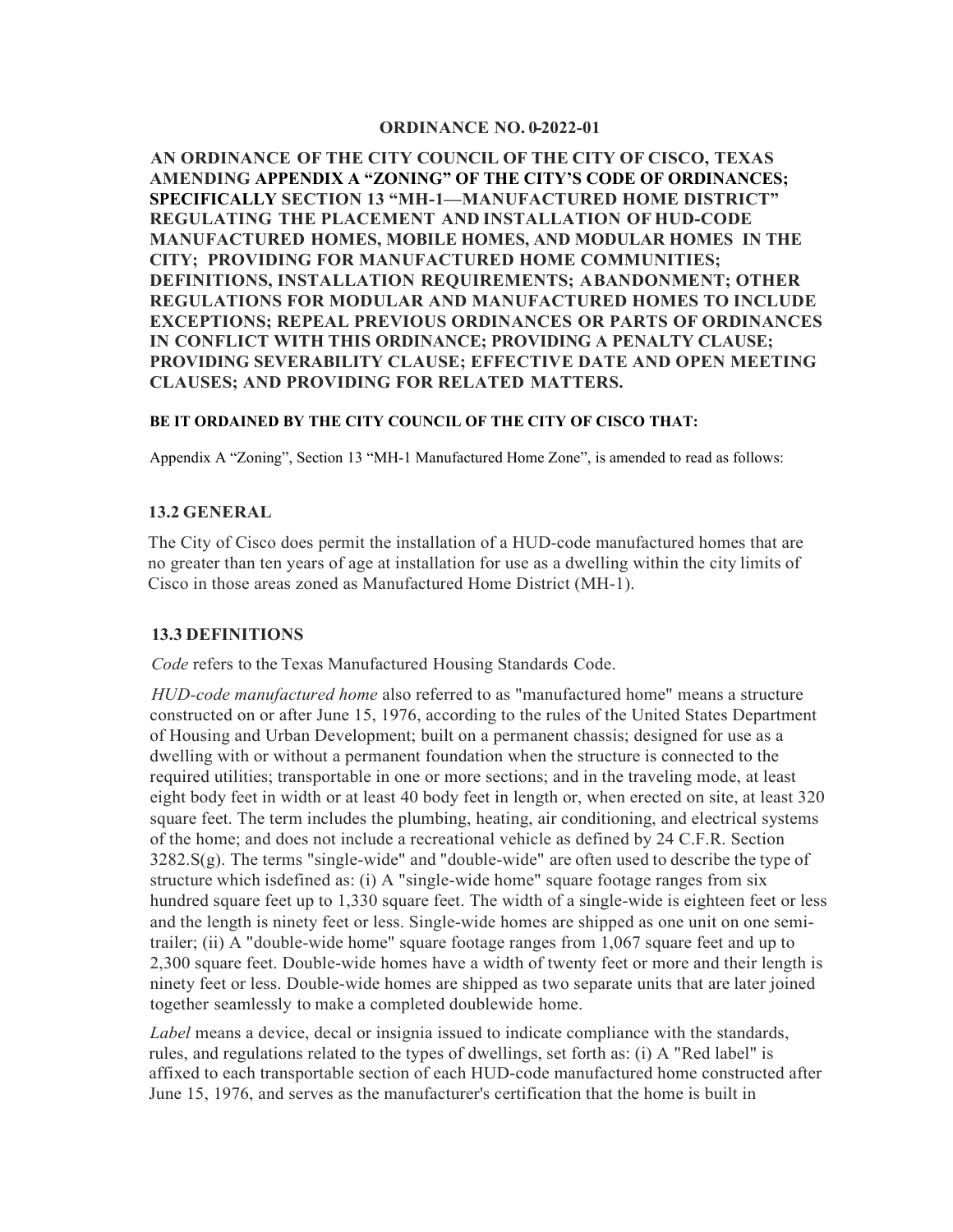accordance to the standards set by the United States Department of Housing and Urban Development; (ii) A "Blue label" is affixed to modularhomes signifying that the home is built to model code standards that comply with the International Residential Code and issued by the Texas Department of Licensing and Regulation.

*Mobile home* means a structure constructed before June 15, 1976; built on a permanent chassis; designed for use as a dwelling with or without a permanent foundation when the structure is connected to the required utilities; transportable in oneor more sections; and in the traveling mode, at least eight body feet in width or at least 40 body feet in length or, when erected on site, at least 320 square feet; and includes the plumbing, heating, air conditioning, and electrical systems of the home.

*Modular homes* also referred to as "industrialized homes" are structures designed forthe occupancy of one or more families, that is constructed in one or more modular components built at a location other than the permanent site; and designed to be usedas a permanent residential structure when the components are transported to the permanent site and erected or installed on a permanent foundations system.

*Recreational vehicle* means and refers to motor homes, travel trailers, house trailers, campers, trailer coaches, and all other structures which are required by state law to be registered as vehicles.

*Recreational vehicle park,* hereinafter referred to as "RV park," means any plot of ground upon which two or more recreational vehicles are occupied for dwelling or sleeping purposes on a temporary basis, located regardless of whether or not a charge is made for such accommodations.

*Uninhabitable* means, and is limited to, the deterioration to the manufactured home that has created a dangerous or unsafe situation or condition and is not structurally sound in accordance to the HUD-Code and the Standard Building Code as presently adopted by the city. Uninhabitable manufactured homes do not comply with this chapter. If one is found to be in the city, it is the sole role of the property owner to have the uninhabitable manufactured home removed from the city limits of the city as soon as possible.

### **13.4 RESTRICTED OR PROHIBITED AREAS**

13.4.1 Areas within the City of Cisco that are prohibited or restricted from the location of mobile homes or HUD-code Manufactured homes are any areas not so zoned as a Manufactured Home Zone (MH-1). Mobile homes and HUD-Code manufactured homes are not permitted in the areas identified in this section, nor shall any private or public utilities be connected or extended, except in the circumstance that the HUD-code manufactured home or Mobile home was legally in existence at such location as of the effective date of Ordinance No. 0-2017-14, in which case the dwelling shall be considered to be grandfathered and shall be permitted to be used at such location and in such manner.

13.4.2 This exception does not extend to those Mobile homes or HUD-code manufactured homes that are determined to fall under the definitions of abandonment or determined to be a threat to public health or welfare as outlined in Section 13.8 of this ordinance.

13.4.3 If a grandfathered HUD-code manufactured home or Mobile home is abandoned or removed for any reason other than a one-time replacement as authorized in this ordinance (wherein a Mobile home may only be replaced with a HUD-code Manufactured home pursuant to Section 8(C) of this Ordinance}, neither a HUD-code manufactured home nor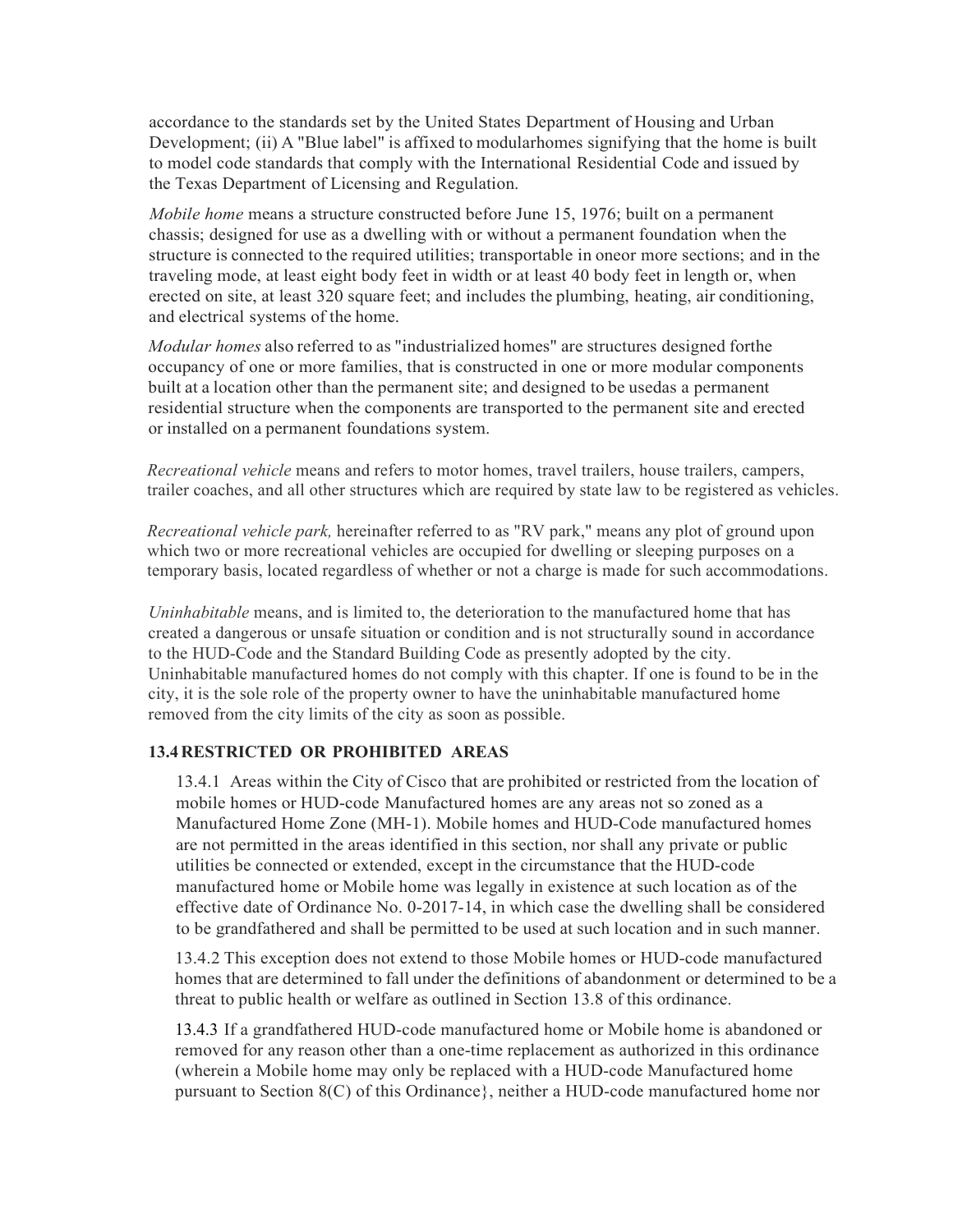a Mobile home is authorized on sites that are not permitted inthe areas identified in this section.

### **13.5 HUD-CODE MANUFACTURED HOME ELIGIBLE AREAS**

HUD-code manufactured homes may, upon the issuance of a permit for a specific lot, in appropriate circumstances, be located, placed, and installed in those areas of the City zoned as Manufactured Home Zone (MH-1).

13.5.1 Area Regulations. The following shall be the minimum requirements for any lot, tract,or parcel of land to be eligible for any building permit for a HUD-code manufactured home.

1) Size of Yards.

a. Front Yard. There shall be a front yard having a depth of not less than twenty-five (25) feet. Where lots have a double frontage, extending through from one street to another, the required front yard shall be provided on both streets.

b. Side Yard. There shall be a side yard of not less than seven (7) feet in width on each side of the lot. A side yard adjacent to a side street shall notbe less than fifteen (15) feet. No side yard for allowable nonresidential uses shall be less than twenty-five (25) feet.

c. Rear Yard. There shall be a rear yard having a depth of not less than twenty-five (25) feet measured from the rear lot line.

2) Size of Lot.

a. Lot Area. Lots served by the City wastewater collection system shall have a minimum of seven thousand (7,000) square feet; provided that, in such areas, the City Commission may by affirmative motion approve a HUD-code manufactured home subdivision in whole or in part in which not more than twenty-five percent (25 %) of the lots have less than 7,000 square feet but not less than six thousand (6,000) square feet. All lots not served by the City wastewater collection system shall have a minimum area of twelve thousand five hundred (12,500) square feet.

b. Lot Width. Lots with a minimum of seven thousand (7,000) square feet shall have a minimum width of fifty (50) feet at the applicable building line and for a distance of at least forty (40) feet behind the applicable building line. Lots with a minimum area of six thousand (6,000) square feet (not to exceed twenty five percent [25 %] of the lots in a subdivision whether the subdivision is submitted in sections or as a whole, as granted by the City Commission in a written variance) shall have a minimum width of fifty (50) feet at the applicable building line and for a distance of at least forty (40) feet behind the applicable building line. Lots with a minimum area of twelve thousand five hundred (12,500) square feet shall have a minimum width of eighty (80) feet at the applicable building line and the average width shall not be less than eighty (80) feet.

c. Lot Depth. The average depth of the lot shall not be less than one hundred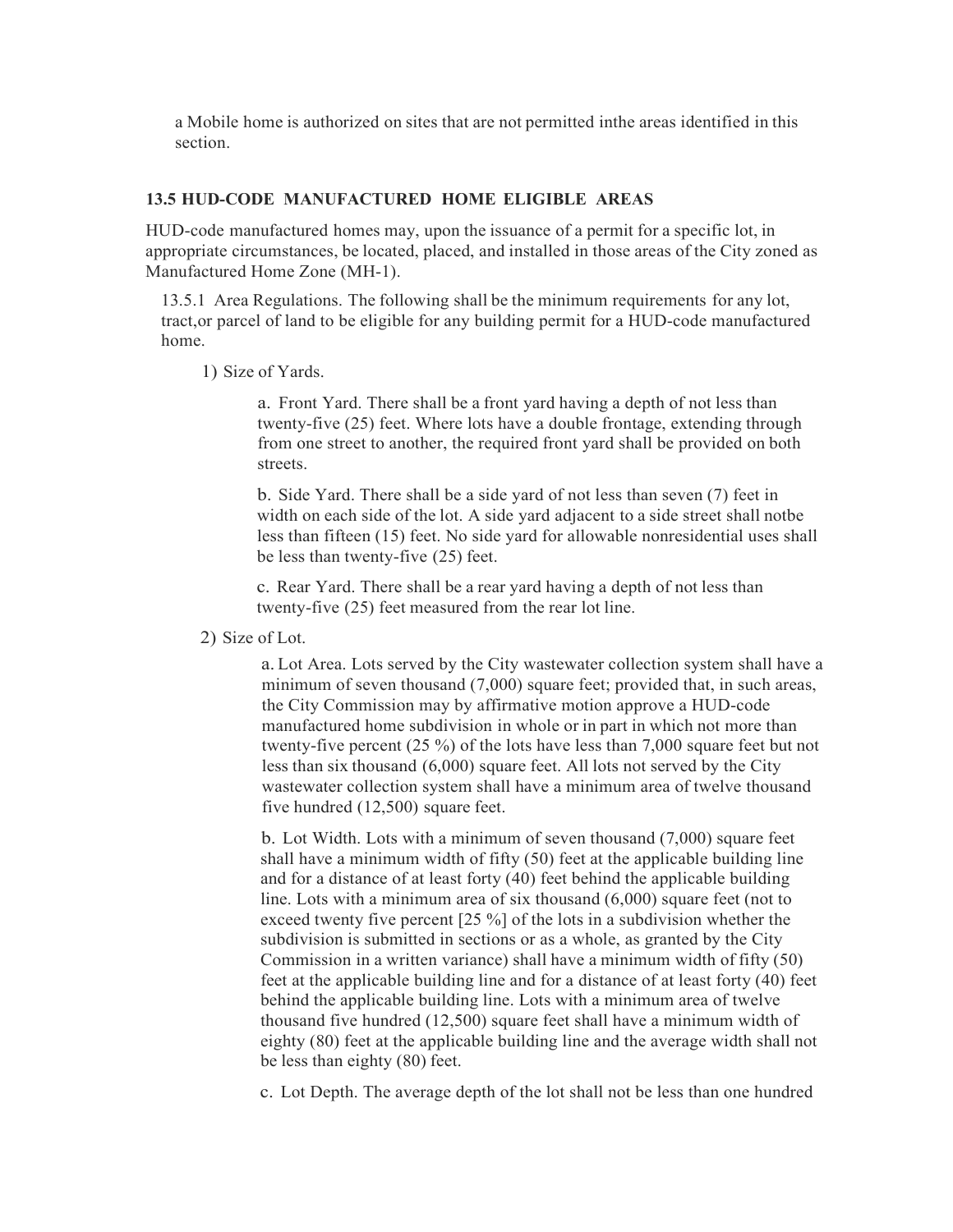twenty (120) feet, except a corner lot, having a minimum width of not less than ninety (90) feet may have an average depth of less than onehundred twenty (120) feet provided that the minimum depth is no less thanninety (90) feet.

13.5.2 Parking Regulations. Not less than three (3) off-street parking spaces shall be provided for each lot, tract, or parcel of land, for such land to be eligible for a building permit.

13.5.3 Modular Homes (Industrialized homes) are regulated by the Texas Department of Licensing and Regulation. This agency provides a modular home with the blue decal signifying that the home has been built to the model code standards required. Modular homes are designated as real property. Modular homes may be located within the city limits of Cisco, Texas, in any residential zone.

# **13.6 PROVISIONS OF INSTALLATION**

Regulations related to the installation of Mobile homes, HUD-code manufactured homesand Modular homes within the City Limits of Cisco, Texas.

The construction/installation of Mobile homes is not regulated by a state agency.Therefore, as of the date of this ordinance, the City of Cisco prohibits them completely.

13.6.1 The prohibition of the installation of a Mobile home for use as a dwelling in the City or Cisco is prospective and may not apply to a Mobile home previously legally permitted by and used as a dwelling in the municipality. If a Mobile home,due to the livability and/or condition of such dwelling, needs to be replaced, it must be replaced by a HUD-code manufactured home in the municipality, the municipality shall grant a permit for use of the HUD-code manufactured home as a dwelling in the municipality, so long as all HUD-code manufactured home requirements are met.

13.6.2 HUD-code manufactured homes are regulated by the Manufactured Housing Division of the Texas Department of Housing and Community Affairs. These manufactured homes are provided with a (red) label certifying the structure meets the standards specified by the Texas Department of Housing and Community Affairs.

- 1) The installation of a HUD-code manufactured home may be approved on a single lot or tract of land, or a manufactured housing community (or park). However, an approved permit does not affect the validity of an otherwise valid deed restriction.
- 2) The tires, wheels, and suspension components comprised of axles, shackles, springs, tongue and other protrusions beneath the frame must be removed and the HUD-code manufactured home must be permanently attached to a foundation that conforms to the requirements of the state department of housing and community affairs or is sealed by a registered professional engineer and/or as required by insurance regulations.
- 3) Handrails and guardrails?
- 4) In the event that a HUD-code manufactured home occupies a lot in a municipality, the owner of the HUD-code manufactured home may remove the HUD-code manufactured home from its location and place another HUD-code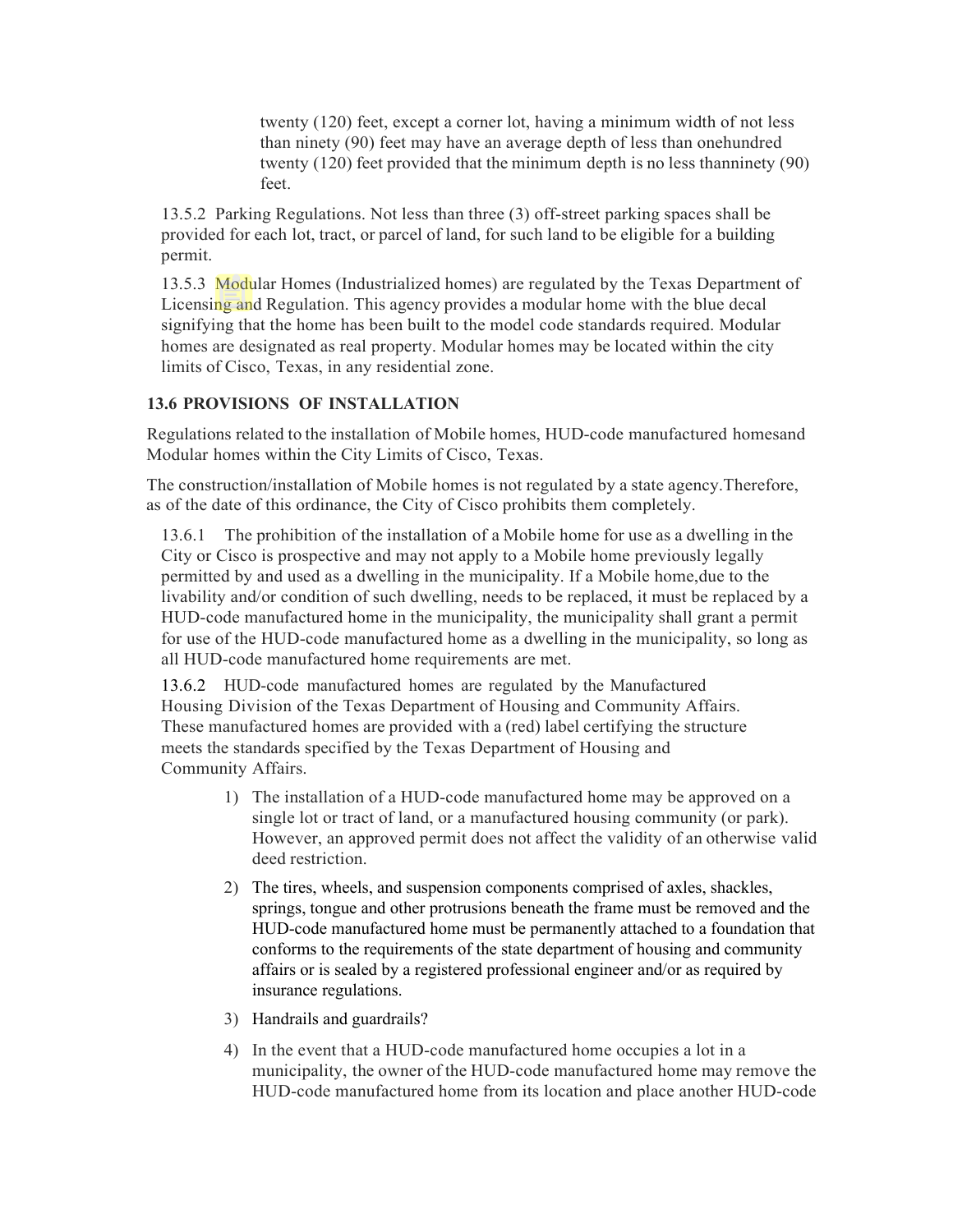manufactured home on the same property, provided that the replacement is a newer HUD-code manufactured home and is at least as large in living space as the prior HUD-code manufactured home. An owner's ability to replace the home as a result of a fire or natural disaster cannot be restricted. Other than in the case of a fire or natural disaster, anowner is restricted to a single replacement of the home.

5) The owner of a HUD-code manufactured home may, upon receipt of apermit, move the HUD-code manufactured home from its current location to another location within the city that meets the requirements outlined in this ordinance. This relocation does not authorize the owner to bring in a second HUD-code manufactured home to the original location under the single replacement option in the paragraph above.

13.6.5 Notwithstanding anything stated in this Ordinance to the contrary, no less than one (1) lot, minimum 50 feet wide and 100 feet deep, shall beused for a Site Plan for location of the manufactured home.

13.6.6 No permit shall be issued until the owner/applicant is able to provide proof that the site intended for such HUD-code manufactured home is awell-drained lot properly graded to insure rapid drainage and freedom from stagnant pools of water.

13.6.7 The Building Official shall approve, approve with conditions, or disapprove a permit and site plan within 30 days after the date the permit and plan is filed.

## **13.7 PARKING ON STREET OR OTHER PUBLIC PLACE**

It shall be unlawful for any person to park any HUD-code manufactured home or mobilehome on any public street, alley, highway, or other public place within the limits of the city for any of the following purposes:

- 1) Human occupancy at any time;
- 2) Storage for more than 24 hours; or
- 3) Any other purpose for more than 48 hours.

#### **13.8 UNOCCUPIED AND UNSAFE MOBILE HOME AND MANUFACTURED HOMES**

13.8.1 The City of Cisco has the authority to regulate all structures within the City limits for threats to public health and safety. If the City decides that a Mobile home or HUD-Code manufactured home poses a threat to public health and welfare, the City is within its power to regulate such homes as a public nuisance for health, safety and/or welfare issues.

13.8.2 The disuse of a Mobile home or HUD-Code manufactured home for a period of one hundred eighty (180) days will constitute abandonment of the nonconforming use and the unit must be removed within 30 days. For a Mobile home or HUD-code manufactured home to be considered under the rules of abandonment, the dwelling must not have been connected to or have maintained active utility accounts for the dwelling during that period of time.

Abandonment includes the intent to abandon; and the overt act or failure to act which carries the implication of abandonment.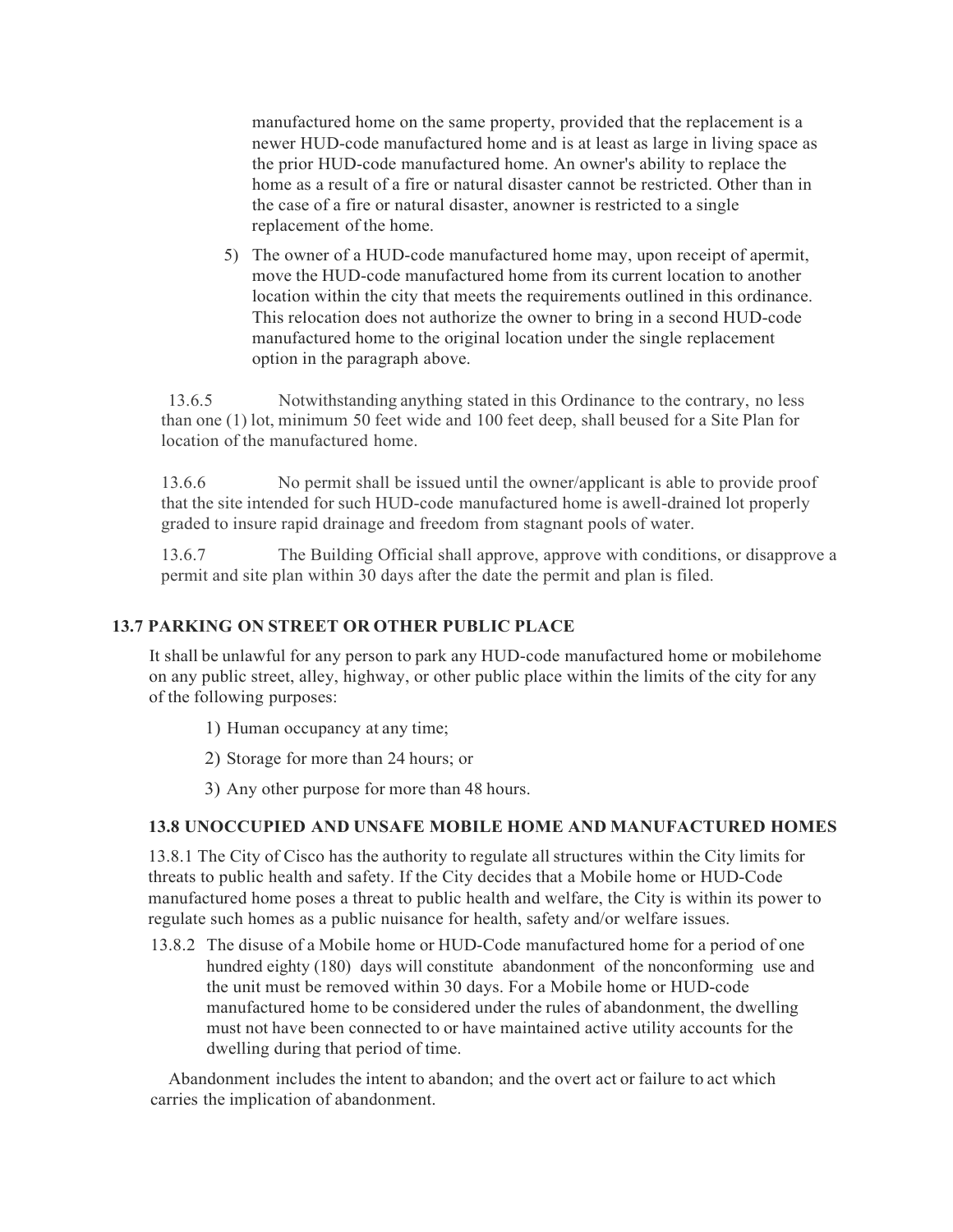- 13.8.3 The owner of real property on which a mobile home or HUD-code manufactured home owned by another is located may declare the home abandoned as provided by this section if:
	- 1) the home has been continuously unoccupied for at least four (4) months; and
	- 2) any indebtedness secured by the home or related to a lease agreement between the owner of the real property and the owner of the home is considereddelinquent.
- 13.8.4 Before declaring a mobile home or manufactured home abandoned, the owner of realproperty on which the home is located must send a notice of intent to declare the home abandoned to the record owner of the home, all lienholders at the addresses listed on the home's statement of ownership on file with the department, the tax collector for eachtaxing unit that imposes ad valorem taxes on the real property where the home is located, and any intervening owners of liens or equitable interests. The notice must include the address where the home is currently located. If the person giving such notice knows that a person to whom the notice is given no longer resides and is no longer receiving mail at a known address, a reasonable effort shall be made to locate the person and give the person notice at an address where the person is receiving mail.Mailing of the notice by both regular and certified mail, return receipt requested, postageprepaid, to the persons required to be notified by this subsection constitutes conclusive proof of compliance with this subsection.
- 13.8.5 On receipt of a notice of intent to declare a mobile home or HUD-code manufactured home abandoned, the record owner of the home, a lienholder, a tax assessor-collector for a taxing unit that imposes ad valorem taxes on the real property on which the home is located, or an intervening owner of a lien or equitable interest may contact the owner of the real property on which the home is located to remove the home and provide proofof such rights of access and/or interest to the mobile home or HUDcode manufactured home. Thereafter, the real property owner must disclose to the record owner, lienholder, tax assessor-collector, or intervening owner seeking to remove the home the location of the home and grant the person reasonable access to the home. A set of the home of  $A$

person removing a home is responsible to the real property owner for any damage to the real property resulting from the removal of the home.

13.8.6 If the mobile home or HUD-code manufactured home remains on the real property for at least forty-five (45) days after the date the notice is postmarked:

- 1) all liens on the home are extinguished; and
- 2) the real property owner may declare the home abandoned and may apply tothe department for a statement of ownership listing the real property owner as the owner of the manufactured home.
- 3) When applying for a statement of ownership under this section, the real property owner shall include with the application an affidavit stating that:
	- a. the person owns the real property where the manufactured home is located; and

b.the name of the person to whom title to the home will be transferred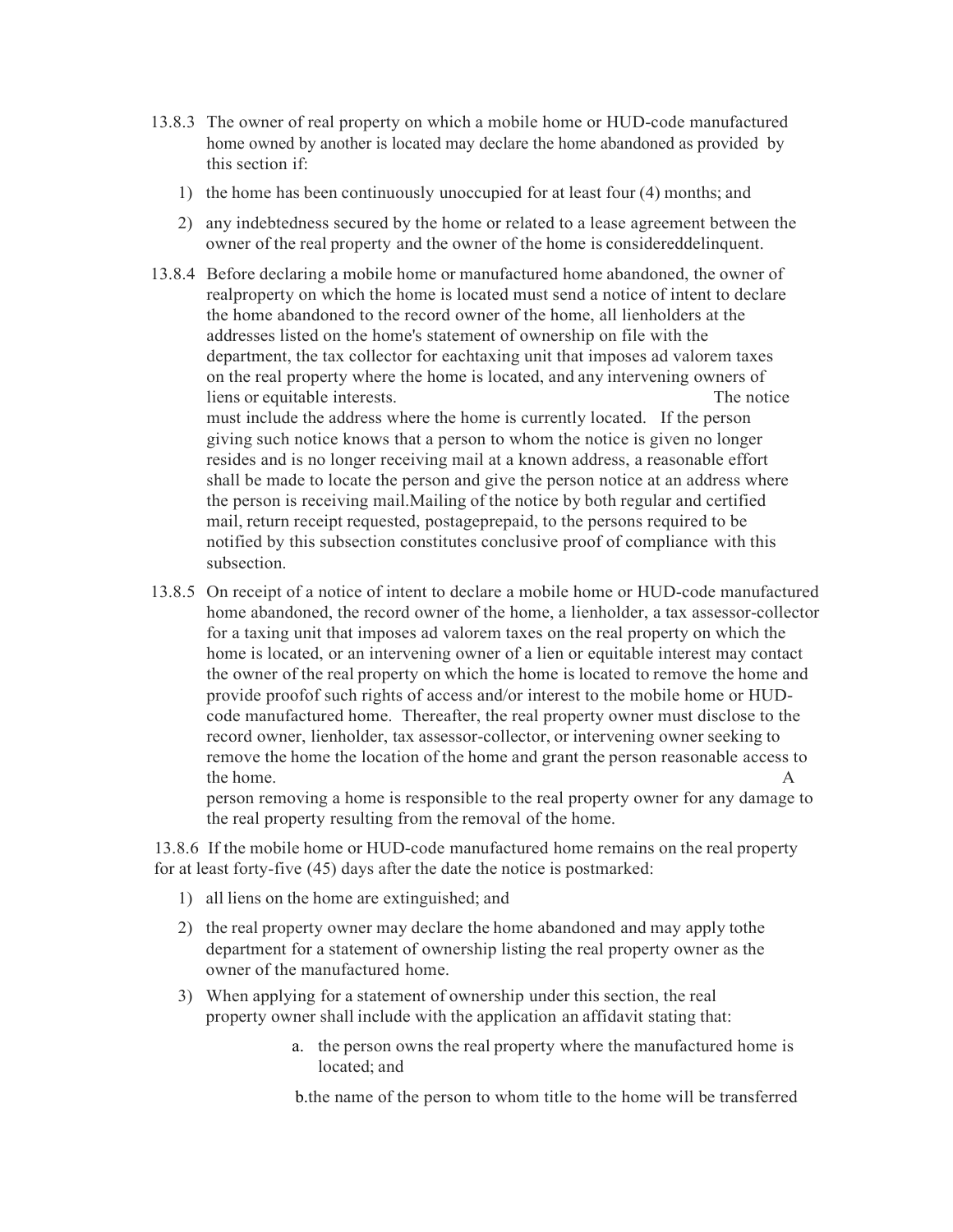under this section is the same name that is listed in the real property or taxrecords indicating the current ownership of the real property.

13.8.7 A new statement of ownership issued by the department under this section transfers, free of any liens, if there is evidence of United States Postal Service return receipt fromall lienholders, title to the manufactured home to the real property owner.

13.8.8 This section does not apply if the person who owns the real property on which the mobile home or HUD-code manufactured home is located and who is declaring that the home is abandoned, or any person who is related to or affiliated with that person, has now, or has ever owned, an interest in the home.

13.8.9 Notwithstanding Subsection (f), an owner of real property on which a mobile home orHUD-code manufactured home has been abandoned may apply for a new statement of ownership with respect to a home that was previously declared abandoned and then resold and abandoned again.

## **13.9 HUD-CODE MANUFACTURED HOME REQUIREMENTS**

13.9.1 Permit required. A person must apply for a permit from the city for the installation of a HUD-code manufactured home on a single municipal lot or tractof land at least five business days prior to the time of placement or replacement. The applicant will be charged a nonrefundable fee, in accordance with the City of Cisco Master Fee Schedule, in order to submit an application for a permit.Applications shall be in a form prescribed and used by the city and shall be signed by the applicant.

13.9.2 Tie-Downs. For units built on or after September 1, 1997, the unit installation mustfollow the State guidance that outlines directions on manufactured homes and for the Wind Zone in which it is to be installed and must follow all applicable installation instructions for that Wind Zone.

1) Material Specifications:

a. Strapping shall be Type 1, Finish B, Grade 1 steel strapping, 1.25inches wide and 0.035 inches in thickness, certified by a licensed professional engineer or architect as conforming with the American Society for Testing and Materials (ASTM) Standard Specification D3953 91, Standard Specification for Strapping, Flat Steel, and Seals. Strappingshall be marked at least every five feet, or as applicable, described by thecertifying engineer or architect.

b. Tie materials shall be capable of resisting an allowable working load of 3,150 pounds with no more than 2% elongation and shall withstand a 50% overload (4,725 pounds total). Ties shall have a resistance to weather deterioration at least equivalent to that provided by coating of zinc on steelof not less than 0.30 ounces per square foot on each side of the surface coated (0.0005 inches thick), as determined by ASTM Standards Methodsof Test for Weight of Coating on Zinc-coated (galvanized) Iron or Steel Articles (ASTM A 90-81). Slit or cut edges of zinc-coated steel strapping are not required to be zinc coated. Ties shall be designed and installed to prevent selfdisconnection when the ties are slack.

13.9.3 Drainage. Drainage prevents water build-up under the home. Water build-up may cause shifting or settling of the foundation, dampness in the home, damage to siding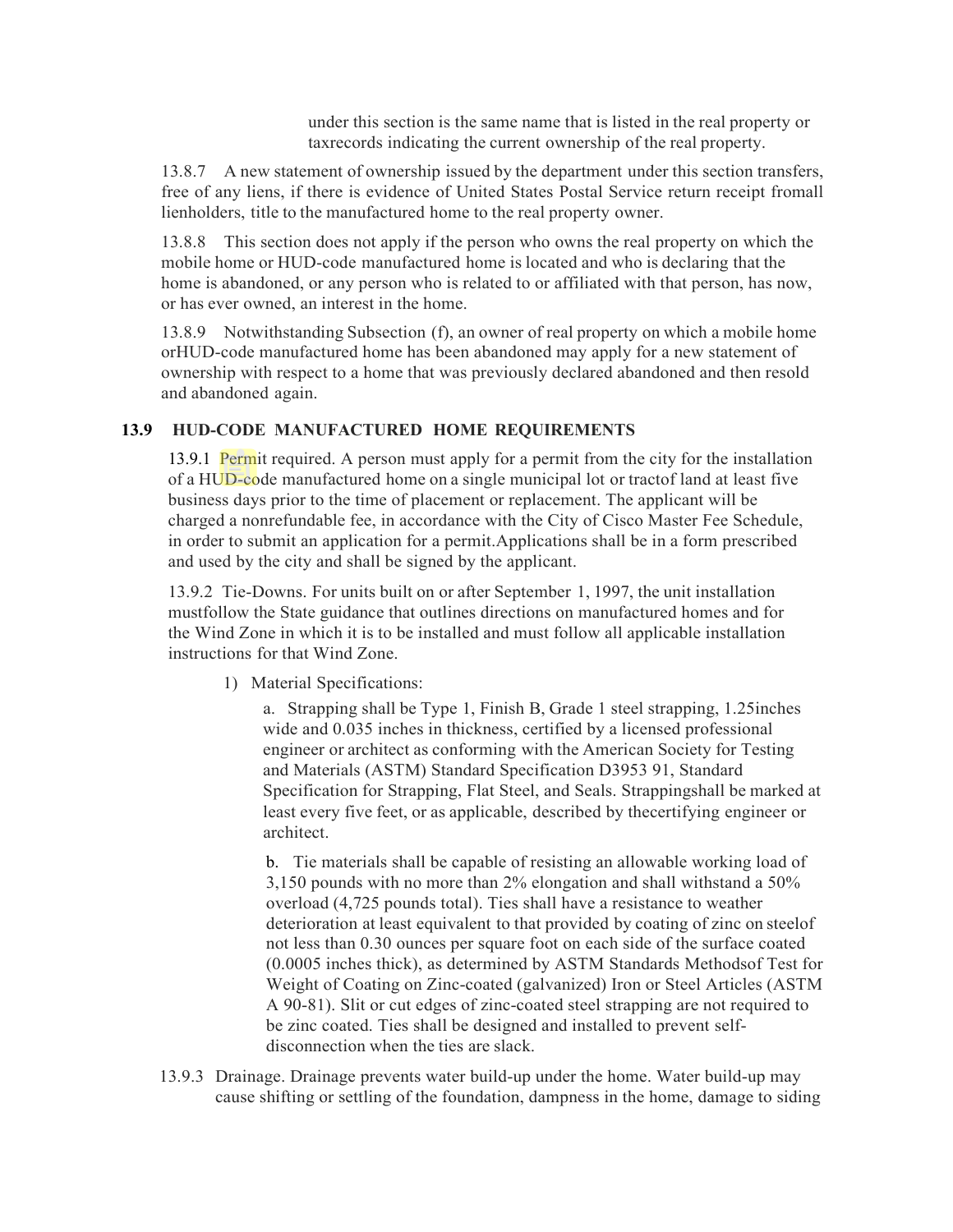and bottom board, buckling of walls and floors, delamination of floor decking and problems with the operation of windows and doors. The owner is responsible for propersite drainage where a used manufactured home is to be installed unless the home is installed in a rental community. The Installer is responsible for proper site drainage where a new HUD-code manufactured home is to be installed.

- 13.9.4 Standards for Moisture and Ground Vapor Controls. If a used manufactured home is installed according to the state's generic standards and the space under the home is to be enclosed with skirting and/or other materials provided by the retailer and/or installer,the enclosure must meet the following requirements:
	- 1) At least one access opening that does not require the use of tools to gain access shall not be less than 18 inches in any dimension and not less than threesquare feet in area shall be provided by the installer. The access opening shall be located so as to enable, to the extent reasonably possible, the visual inspection of water supply and sewer drain connections.
	- 2) If a clothes dryer exhaust duct, air conditioning condensation drain, or combustion air inlet is present, the installer must pass it through the skirting tothe outside. All air conditioning condensation lines must be installed in such manner that prevents ponding within five feet of the foundation.
	- 3) Crawl space ventilation must be provided at the rate of minimum one square foot of net free area, for each one hundred fifty square feet of floor area.
	- 4) At least six openings shall be provided, one at each end of the home and two on each side of the home. There must be a ventilation within three feet of each corner. The openings shall be screened or otherwise covered to prevent entrance of rodents (note: screening will reduce net free area). For example, a 16'x76' single section home has 1216 square feet of floor area. This 1216 squarefeet divided by 150 equals 8.1 square feet or 1166 square inches of net free areacrawl space ventilation.

13.9.5 All HUD-code manufactured homes shall be totally skirted with masonry, pressuretreated wood, or other nondegradable, fire resistant material which is compatible with the design and exterior material of the primary structure. Skirting shall include the necessary vents, screens and/or openings, shall be installed within thirty (30) days after theplacement of the manufactured home, and shall be maintained in good repair.

13.9.6 The generic ground vapor control measure shall consist of a ground vapor retarder thatis minimum six mil polyethylene sheeting or its equivalent, installed so that the area under the home is covered with sheeting and overlapped twelve inches at all joints. Anytear larger than eighteen inches long or wide must be taped using a material appropriate for the sheeting used. The laps should be weighted down to prevent movement. Any small tears and/or voids around construction (footings, anchor heads, etc.) are acceptable.

13.9.7 Standards for Footers and Piers. Proper sizing of footings depends on the load carrying capacity of both the piers and the soil. To determine the load bearing capacity of the soil, the installer may use any of the following methods: Using a pocket penetrometer or Soil surveys from the U.S. Department of Agriculture. The footing mustbe placed on firm, undisturbed soil, or fill compacted to at least 90% of its maximum relative density is required and must be verified every 6"- 8" vertically on the build-up. Installation on loose,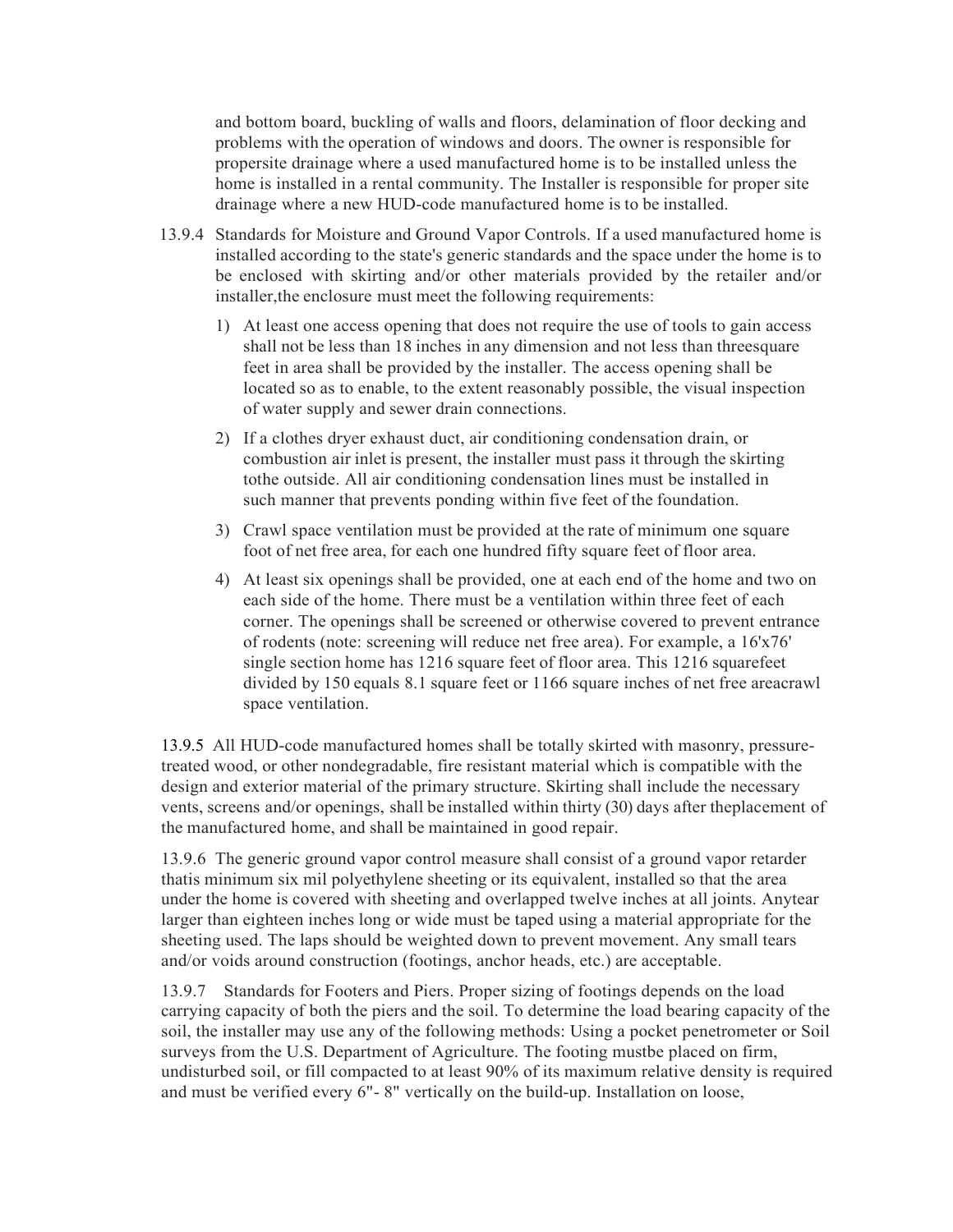noncompacted fill may result in settlement/movement of the home.Guidance on standards for footing types and requirements based on soil type are available in State guidance.

13.9.8 Electrical testing.

- 1) At the time of installation, the following tests must be performed on all new manufactured homes:
	- a. All site installed or shipped loose fixtures shall be subjected to a polarity test to determine that the connections have been properly made;
	- b. All grounding and bonding conductors installed or connected duringthe home installation shall be tested for continuity; and
	- c. All electrical lights, equipment, ground fault circuit interrupters and appliances shall be subjected to an operational test to demonstrate that all equipment is connected and functioning properly.
- 2) When installing a manufactured home, the completion of a continuity test, apolarity test, and an operational test is required. This This applies to both newand used homes.
- 3) The electrical testing does not have to be completed by a licensed electricianbut must be completed once the electricity is activated or by using a generator. The home cannot be occupied until all installation requirements have been metand the installation is complete.

13.9.9 Fuel Gas Piping Systems:

- 1)Crossover Connections: All underfloor fuel gas pipe crossover connections shall be accessible and be made with the connectors supplied by the home manufacturer, or, if not available, with flexible connectors listed for exterior use and a listed quick disconnect, or a shut-off valve. When a shut-off valve is used,it must be installed on the supply side of the gas piping system. The crossover connector must have a capacity rating (BTUH) of at least the total BTUH's of all appliances it serves.
- 2) Testing: The fuel gas piping system shall be subjected to an air pressure test of no less than 6 ounces and no more than eight ounces. While the gas piping system is pressurized with air, the appliance and crossover connections shall be tested for leakage with soapy water or bubble solution. This test is required of theperson connecting the gas supply to the home but may also be performed by thegas utility or supply company.
- 3) The gas system must be inspected and tested for leaks after completion at thesite.
	- 13.9.10 It shall be unlawful for any person occupying a manufactured home outside of a community, or operating a community, to construct or permit to be constructed in such community, or in connection with such manufactured home, any additional structure, building or shelter in connection with or attached to a manufactured home, except that awnings of canvas or metal, suitably constructed, may be attached to a manufactured home if they meet the following requirements:
		- 1) Capable of being dismantled or moved;
		- 2) Finish and appearance to be compatible to the manufactured home to which it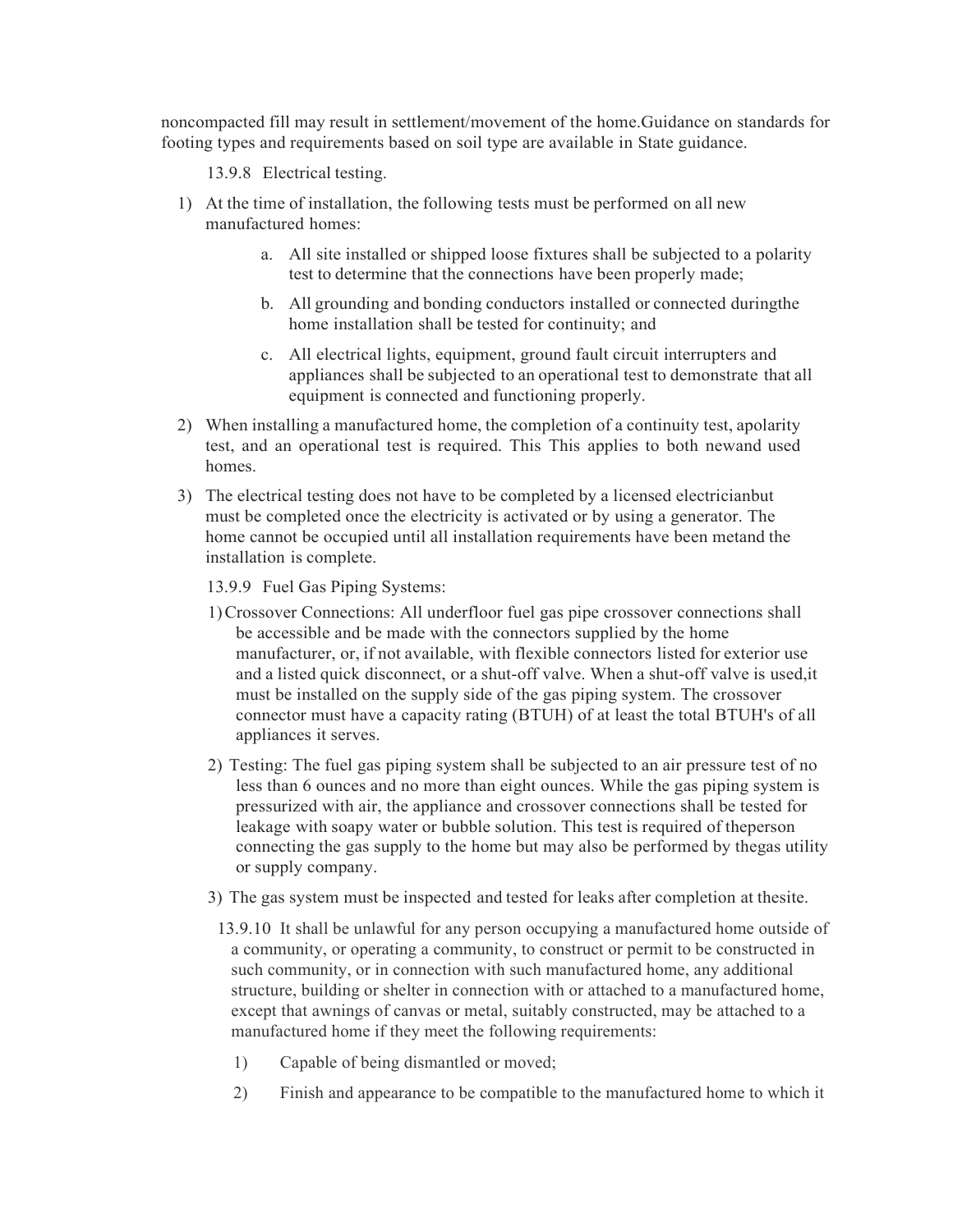is an accessory;

3) The length must not exceed the length of the manufactured home to which it is an accessory;

4) Only one such structure per manufactured home shall be permitted.

### **13.10 MANUFACTURED HOUSING COMMUNITIES.**

13.10.1 Permit required. If a person wants to improve or subdivide a lot for the purpose of creating a manufactured housing community, the person must apply for a permit fromthe city.

- 13.10.2 Application for permit. Applications for a manufactured housing community permit can be obtained from and shall be filed with the city secretary. Applications shall be in writing, and signedby the applicant, and shall be accompanied by the following:
	- 1) The name and address of the applicant.
	- 2) The location and legal description of the manufactured housing community.
	- 3) A manufactured housing community plan as required by this section..
	- 4) Plans and specifications of all buildings and other improvements to be constructed within the manufactured housing community in accordance with allexisting applicable state laws and city ordinances.
	- 5) Such further information as may be requested by the city to determine if the manufactured housing community will comply with the legal requirements.
- 13.10.3 Design standards and/or community plan. The manufactured housing community shall be constructed in accordance with a community plan that conforms to the following requirements:
	- 1) The community shall be located on a well-drained site, properly graded to ensure rapid drainage and freedom from stagnant pools of water. The City of Cisco has the option to establish zoning guidelines for the manufactured housing community.
	- 2) Spaces for HUD-code manufactured homes shall be provided consisting of a minimum of 1,000 square feet for each space, which shall be at least twenty-five

feet wide and clearly defined. HUD-code manufactured homes shall be placed oneach space so that there shall be at least twenty feet clearance between homes; provided, however, that in respect to HUD-code manufactured homes parked end to end, clearance between homes may be less than 20 feet but shall not be less than 15 feet from any building within the community or from any property linebounding the community.

- 3) The community plan must be submitted to the city prior to the installation of any HUD-code manufactured homes and shall comply with the city's subdivision ordinance, where applicable. The community plan shall provide a legal description and map clearly setting out the following information:
	- a. Identification of areas to be used for all residents of the community;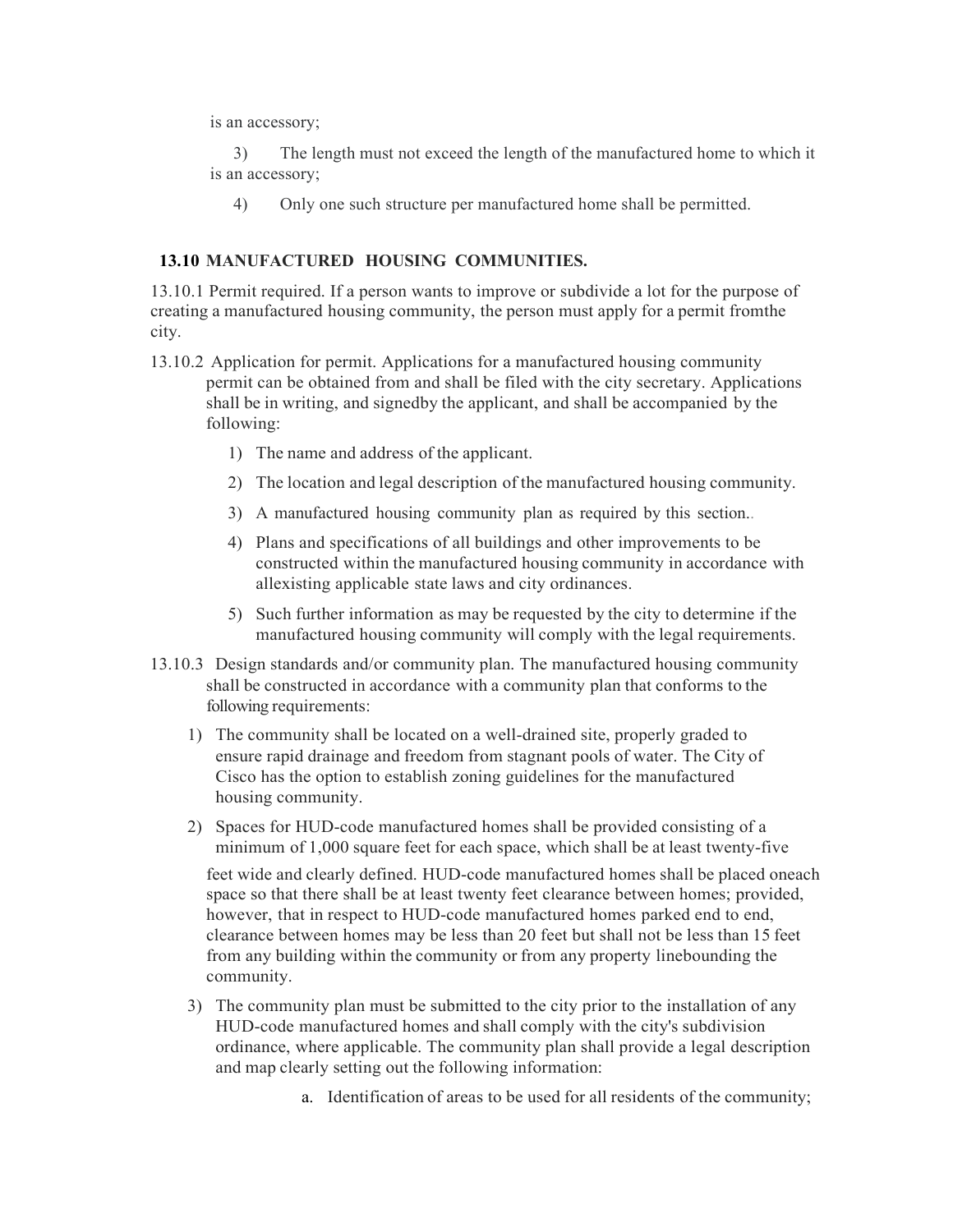- b. Identification of driveways at entrances, exits, roadways, and walkways;
- c. Location of sites for HUD-code manufactured homes;
	- d. Location and number of proposed sanitary conveniences, including proposed toilets, washrooms, laundries, laundry drying space and utilityrooms;
	- e. Method and plan of sewage disposal;
	- f. Method and plan of garbage removal;
	- g. Plan of water supply;
	- h. Plan of electric lighting, and electric service to HUD-code manufacturedhome sites;
	- i. Plan of parking requirements; and
	- j. Such further information as may be requested by the city.
- 4) Every HUD-code manufactured housing community shall have city water connections furnishing an ample and adequate supply of water, shall have connection to electricity, and shall either be connected with the sanitary sewer orto a septic system in accordance with the community plan required above.
- 13.10.4Issuance of permit. If the applicant and the application are in compliance with all provisions of this section and all other applicable ordinances or statutes, the city secretary shall issue the permit after the application has been approved by the city manager and/or the City Commission, as applicable. The permit can be made contingent upon completion of the community according to the plans and specificationssubmitted with the application.
- 13.10.5Revocation of Permit. The city may revoke a permit to construct a HUD-code manufactured housing community, and may issue a stop work order, for any violation ofthis section. After such revocation and order, the permit may be reissued if the city manager determines that the circumstances leading to the revocation have been remedied and the community is being constructed in full compliance with the law and the provisions of this section.

### **13.11 INSPECTIONS**

13.11.1 The city building inspector, code enforcement officer, public health officer, chief of police, fire marshal and/or their respective authorized deputies, officers, inspectors and other representatives are hereby authorized to make such inspections as are necessary or desirable on manufactured homes or communities to determine satisfactory compliance with this chapter and all other applicable ordinances and laws. Such named officials shall present proper identification. The building inspector shall have authority to issue all necessary notices or orders to remove or abate illegal or unsafe conditions and to ensure compliance with all the requirements of this chapter for the safety, health and general welfare of the public.

13.11.2 The persons designated in [section 11,](https://library.municode.com/tx/manvel/codes/code_of_ordinances?nodeId=PAIICOOR_CH38MAHO_S38-11IN) (under the direction of the city administrator), shall enforce the provisions of this chapter. Such persons may enter and inspect the manufactured home and/or the community during the hours of 8:00 a.m. to 5:00 p.m., Monday through Saturday, upon presentation of proper identification. In case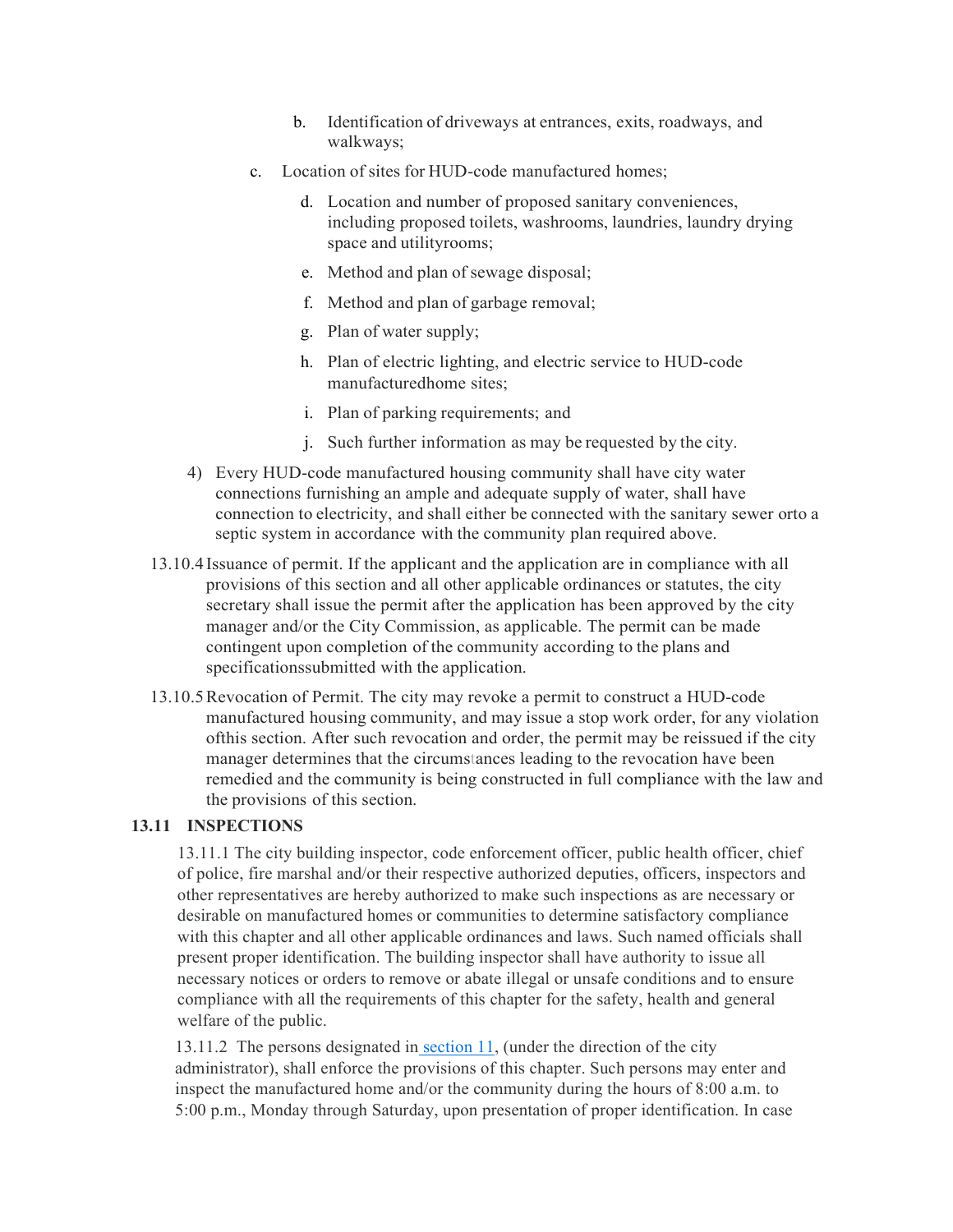of any emergency where extreme hazards are known to exist which may involve imminent injury to persons, loss of life or severe property damage, such persons may enter the premises at any time. Such persons are hereby authorized to seek a search warrant as provided by law if denied admission to inspect such premises.

## **13.12 DEED RESTRICTION AFFIDAVIT**

13.12.1 Pursuant to this chapter, in addition to any other applicable requirements specified hereto, each person making application for a community license or for a placement permit appertaining to a manufactured home to be situated outside a community shall furnish to the building inspector an affidavit setting forth that the applicant is familiar with the title to the real property to which the requested permit appertains and that the applicant's intended use thereof will not violate any valid and applicable deed restrictions or covenants running with the land. The building inspector may not issue the requested permit or license unless such affidavit has been duly submitted.

13.12.2 All permits, licenses and approvals for occupancy issued pursuant to this chapter are hereby made expressly subject to applicable deed restrictions and covenants running with the land to which they appertain and no such permit, license or approvals for occupancy shall be construed as authorizing any violation thereof.

### **13.13 PROHIBTED USES**

13.13.1 A recreational vehicle shall not be used or occupied as a permanent dwelling. Limited temporary occupancy in excess of six months is permitted only in an approved Recreational Vehicle Park or with a Limited Use permit granted by the city planning and development commission and the approval of the city inspector.

13.13.2Under the terms of the Manufactured Home Standards Housing Act, V.T.C.A., Occupations Code  $\S$  1201.001 et seq., the installation of single-wide or aluminum roofed dwellings will not be allowed if they fail to meet the standards specified by the United Stated Department of Housing and Urban Development.

#### **13.14 APPLICABILITY**

13.14.1 All HUD-code manufactured homes must comply with the standards in this section or as required by State regulations which includes those identified by the Manufactured Housing Division (MHD) of the Texas Department of Housing and Community Affairs administers the Texas Manufactured Housing Standards Act. Final approval for the installation or location of a HUD-Code Manufacture Home is not complete until the requirements of this Section have been met.

13.14.2 This ordinance applies to the development or creation of new manufactured home communities. Manufactured homes lawfully placed in the city on the date of adoption of the ordinance from which this chapter is derived may continue to be occupied; however, any replacement of an existing manufactured home must be in accordance with the provisions of this chapter.

13.14.3 Communities existing on the date of adoption of the ordinance from which this chapter is derived may continue to operate so long as no actual hazard to health or safety is